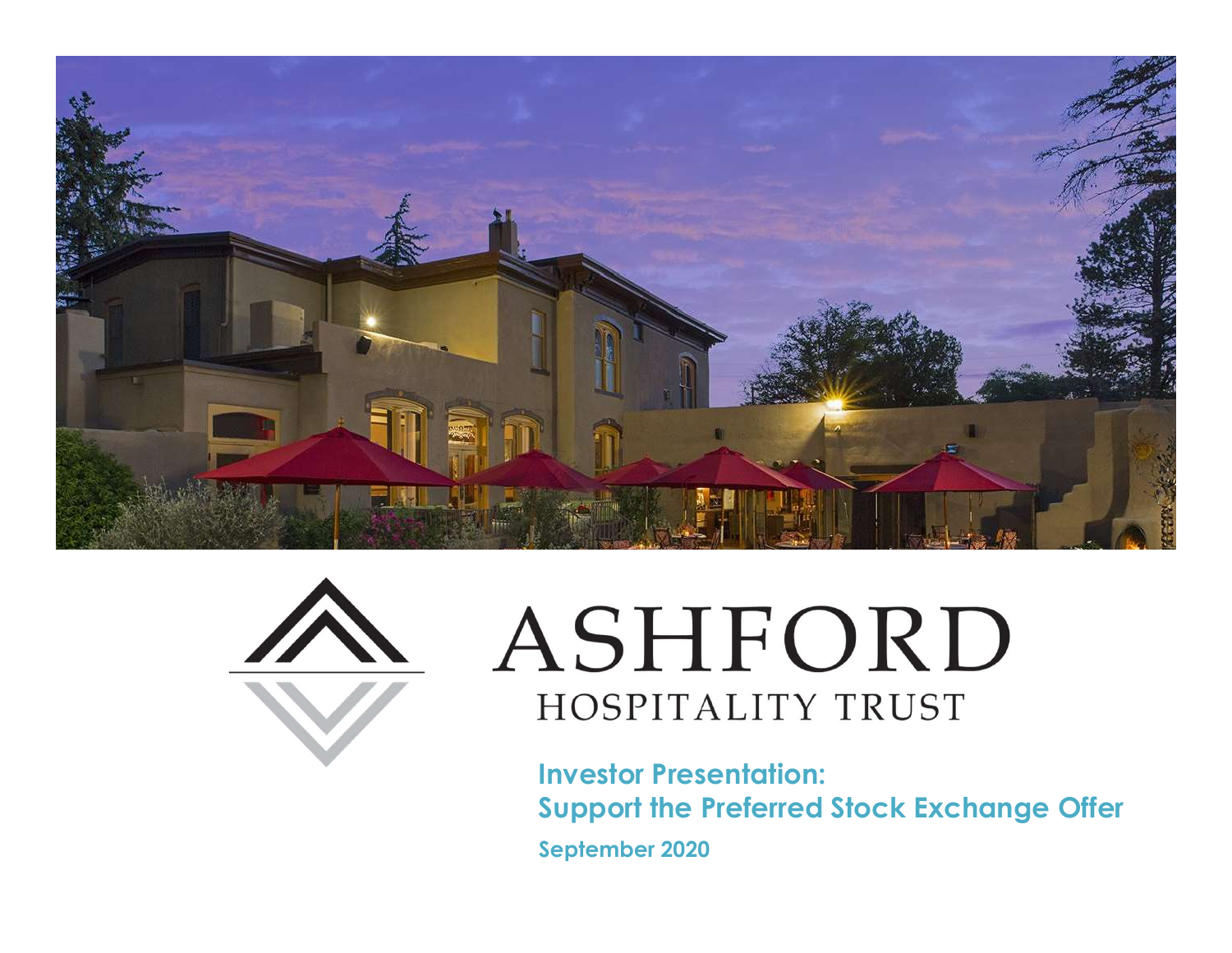

In keeping with the SEC's "Safe Harbor" guidelines, certain statements made during this presentation could be considered forward-looking and subject to certain risks and uncertainties that could cause results to differ materially from those projected. When we use the words "will likely result," "may," "anticipate," "estimate," "should," "expect," "believe," "intend," or similar expressions, we intend to identify forward-looking statements. Such forward-looking statements include, but are not limited to, our business and investment strategy, our understanding of our competition, current market trends and opportunities, projected operating results, and projected capital expenditures. For ward Looking states, and a real time of the metal of the metal of the metal of the metal of the metal of the metal of the metal of the metal of the metal of the metal of the metal of the metal of the metal of the metal

These forward-looking statements are subject to known and unknown risks and uncertainties, which could cause actual results to differ materially from those anticipated including, without limitation: general volatility of the capital markets and the market price of our common stock; changes in FOTWATE LOOKING STATE MENT STATE CONTINUES AND MONETABILITY OF STATE INTERFERING THE STATE INTERFERING THE STATE INTERFERING THE STATE INTERFERING THE STATE INTERFERING THE STATE INTERFERING THE STATE INTERFERING THE STATE market in which we operate, interest rates or the general economy, the degree and nature of our competition, legislative and regulatory changes, including changes to the Internal Revenue Code of 1986, as amended (the "Code"), and related rules, regulations and interpretations governing the taxation of REITs; limitations imposed on our business and our ability to satisfy complex rules in order for us to qualify as a REIT for federal income tax purposes. These and other risk factors are more fully discussed in the company's filings with the Securities and Exchange Commission. For word Looking Statements and Non-GAAP Measures were stated as the property in the second and the second and the second and the second and the second and the second and the second and the second amount to the second and object to entrin initial methods in the company is the company is collister molecular by from those originalism (in the company in the company in the company in the company in the company in the company in the company in t These forward unique publication rate upselled to have not unit playerent claims which point as forward is of formation and the capital valuation of the capital valuation of the method is one of several valuations of the m ine a covalid book principal term the subject to key one and who may may apple that the internal significant future capital significant future capital significant future capital experiments, when could could could be inter

by the purchase price or debt amount. Unless otherwise noted, capitalization rate is determined by dividing the property's net operating income by the purchase price. Unless otherwise noted, net operating income is the property's funds from operations minus a capital expense reserve of either 4% or 5% of gross revenues. Unless otherwise noted, hotel EBITDA flow-through is the change in Hotel EBITDA divided by the change in total revenues. EBITDA, FFO, AFFO, CAD and other terms are non-GAAP measures and, if used in this presentation, reconciliations have been provided in prior earnings releases and filings with the SEC or in the appendix to this presentation. The caculotion of implied equity value is devieted to the distingential transform of the interaction of any of the purchase the purchase in the purchase or an expertise and Filips in the securities or a security be relieve

The calculation of implied equity value is derived from an estimated blended capitalization rate ("Cap Rate") for the entire portfolio using the capitalization rate method. The estimated Cap Rate is based on recent Cap Rates of publically traded peers involving a similar blend of asset types found in the portfolio, which is then applied to Net Operating Income ("NOI") of the company's assets to calculate a Total Enterprise Value ("TEV") Inc. to derive an equity value.

using the capitalization rate method for determining an implied equity value are that it does not take into account the potential change or profile of an asset.

This overview is for informational purposes only and is not an offer to sell, or a solicitation of an offer to buy or sell, any securities of Ashford Hospitality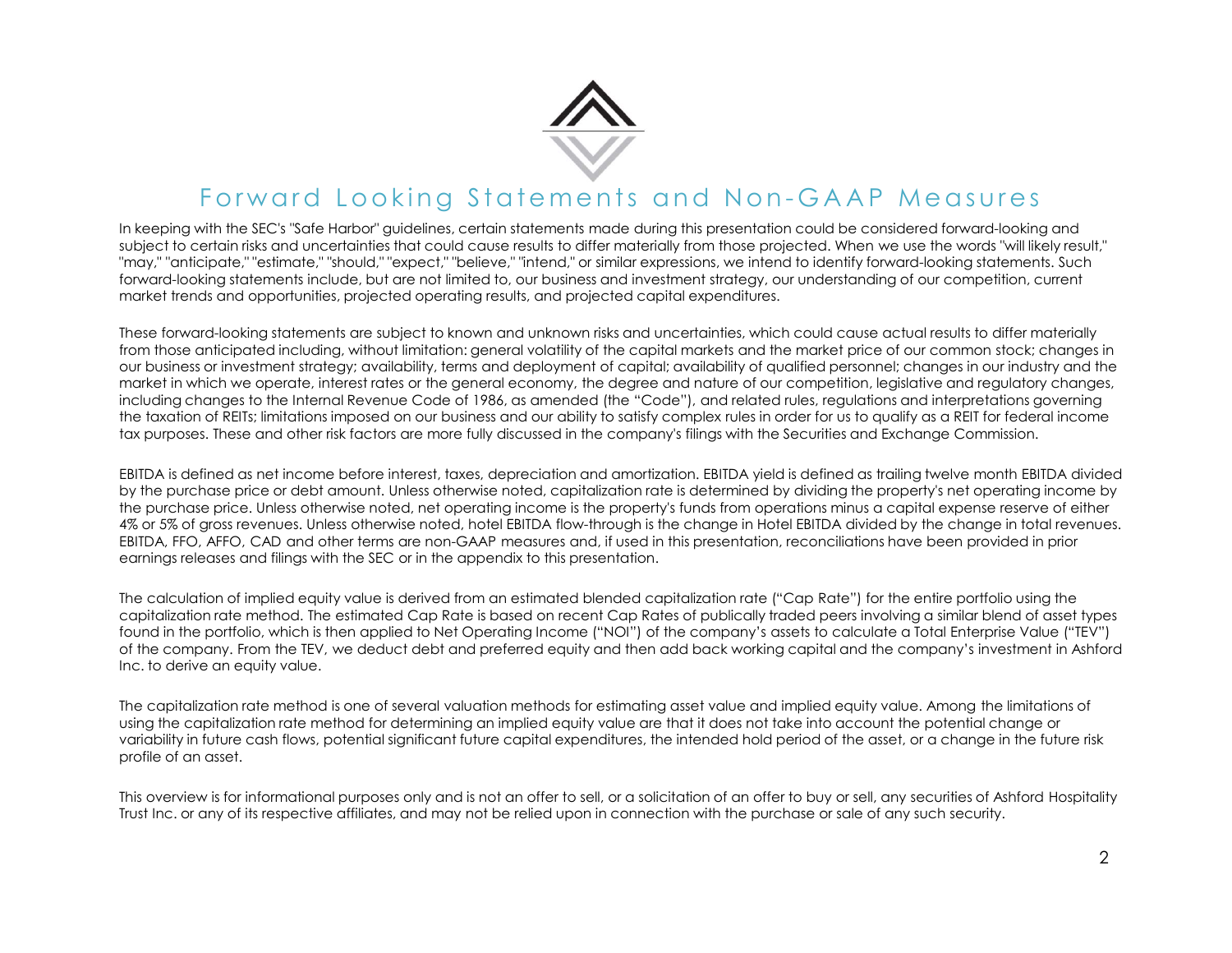

The Company has filed a registration statement (including a prospectus) with the SEC for the offering to which this communication relates. Before you invest, you should read the prospectus in that registration statement and other documents the issuer has filed with the SEC for more complete The Company has filed a registration statement (including a prospectus) with the SEC for the offering to which this communication relates, Before<br>you invest, you should read the prospectus in that registration statement an Alternatively, the issuer, the dealer manager or any dealer participating in the offering will arrange to send you the prospectus if you request it by calling toll-free 1-877-787-9239.

### Where You Can Find Additional Information

Completion of the Exchange Offers and the Consent Solicitation are subject to certain conditions, which are set forth in more detail in the Company's registration statement on Form S-4 (as amended, the "Registration Statement") filed with the Securities and Exchange Commission (the Company has filed a registration statement (including a prospectus) with the SEC for the offering to which this communication relates, Before the most common Stock in the registering to the pursuant to the purpose of The Company has liled a registration statement (including a prospective) with the SEC for the othering to which this communication nelsts. Better information debt is not absoluted the properties of the more of the secondar the Exchange Offers and a definitive proxy statement on Schedule 14A to solicit proxies from the holders of its Common Stock to approve the relevant items upon which the holders of the Common Stock will be entitled to vote (the "Proxy Statement"). The Proxy Statement was first mailed to stockholders on or about September 10, 2020. The Company may extend or terminate the Exchange Offers under certain circumstances as described in the Registration Statement. Additional information regarding these transactions can be found in the Company's investor presentation available at https://dealroadshow.finsight.com/retail-roadshows. information about the issecret must of this offering, You may get these occurrents for interest within the ISC over size the stress is a two-secondary interest and Consent Solicitation. Where the Company's respect to the C Company registration statement on Form 5-4 (as amended, the "Registration Stockmen") filed with the Securities on Exchange Commission. The Company in a common statement out oscillate transformations of Common Stock should

Common stockholders who have questions about the Exchange Offers should contact: 1-877-787-9239

RBC Capital Markets, LLC, as Dealer Manager Tel: (212) 618-7843 Toll-free: (877) 381-2099 Email: liability.management@rbccm.com

### Certain Information Regarding Participants

The Company, its directors and certain of its executive officers are participants in the solicitation of proxies from the Company's shareholders in ownership of the Company's stock is set forth in the definitive proxy statement that was filed with the SEC on September 10, 2020. This does not constitute an offer of any securities for sale. Further, this communication is not a solicitation of a proxy from any security holder of the Company and shall not constitute the solicitation of an offer to buy securities.

Investors should read the Registration Statement and the Schedule TO for the Exchange Offers as they contain important information about the relevant documents because they contain important information about the Company and the proposed transactions. The Registration Statement, Schedule TO and Proxy Statement are available for free on the SEC's website, www.sec.gov. The prospectus included in the Registration Statement and additional copies of the Proxy Statement will be available for free from the Company for the applicable shareholders of the Company.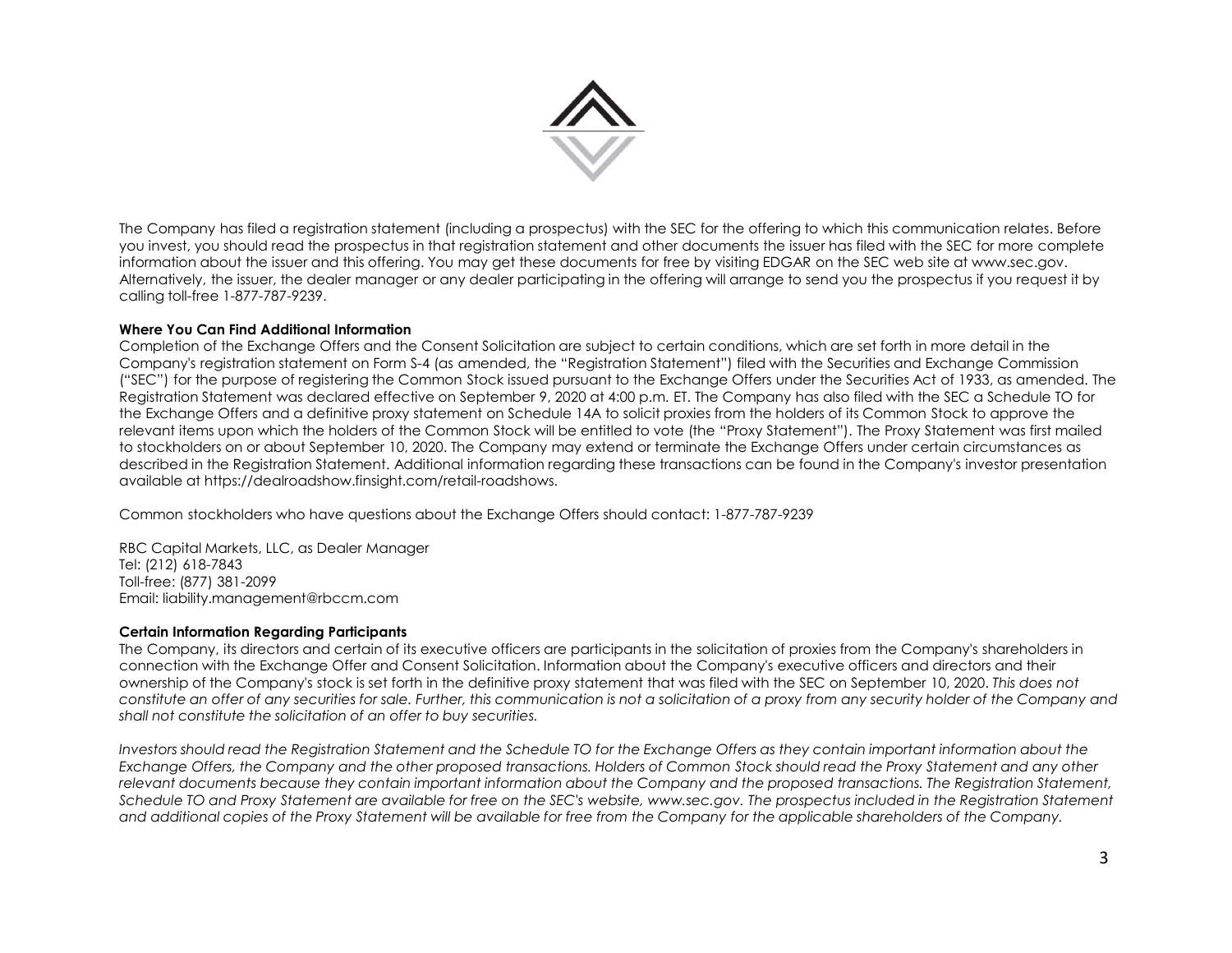

## COVID-19 Has Decimated the Hotel Industry

2020 YoY Hotel Performance Data1



1 STR US Seasonally Adjusted Occupancy, Real ADR, and Real Revenue Per Available Room Source: Smith Travel Research, https://www.hotelnewsnow.com/data-dashboard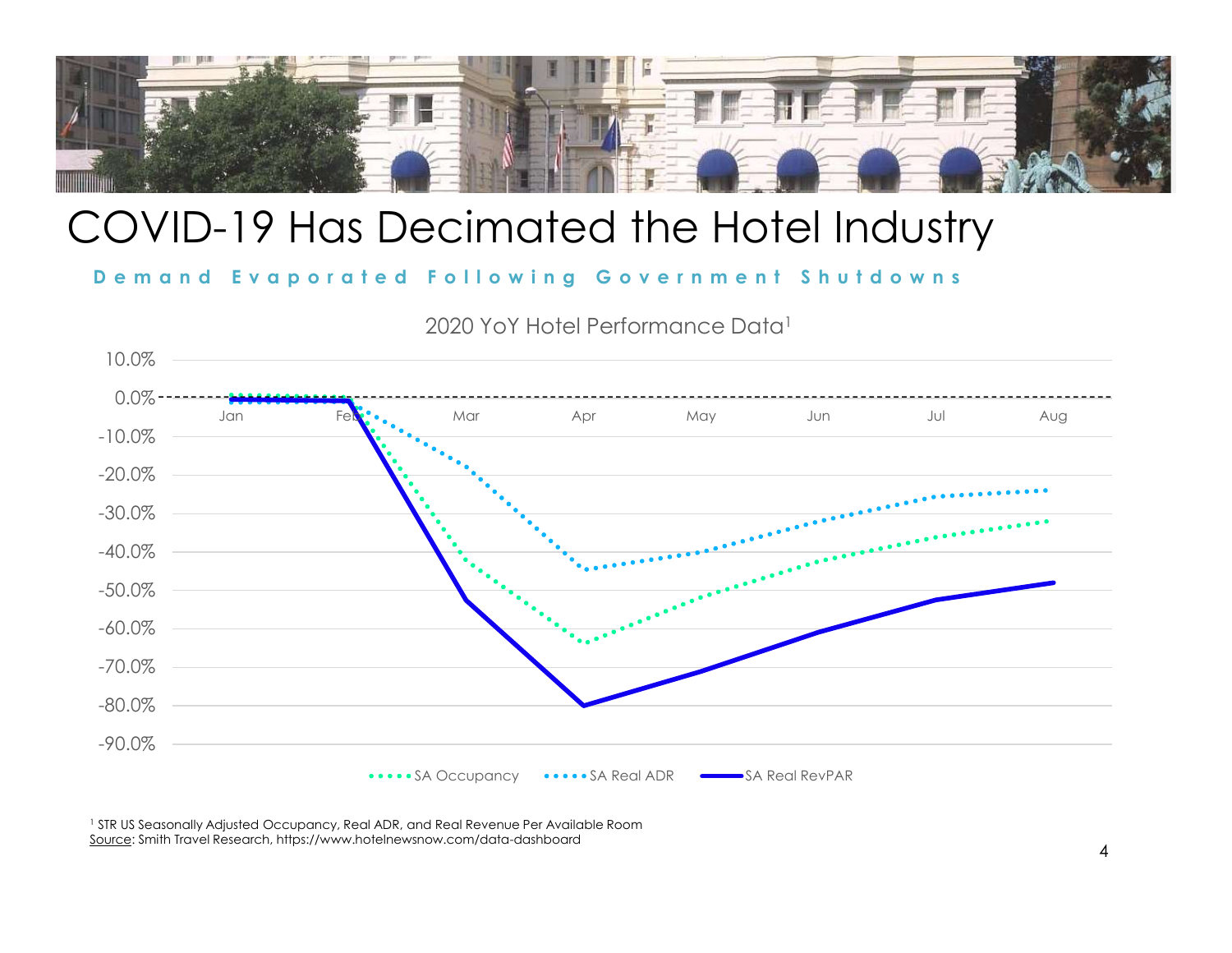

## COVID-19 Has Decimated the Hotel Industry





1 STR US Seasonally Adjusted Real Revenue Per Available Room

2 Smith Travel Research, https://www.hotelmanagement.net/operate/str-tourism-economics-adjust-u-s-hotel-forecast-downward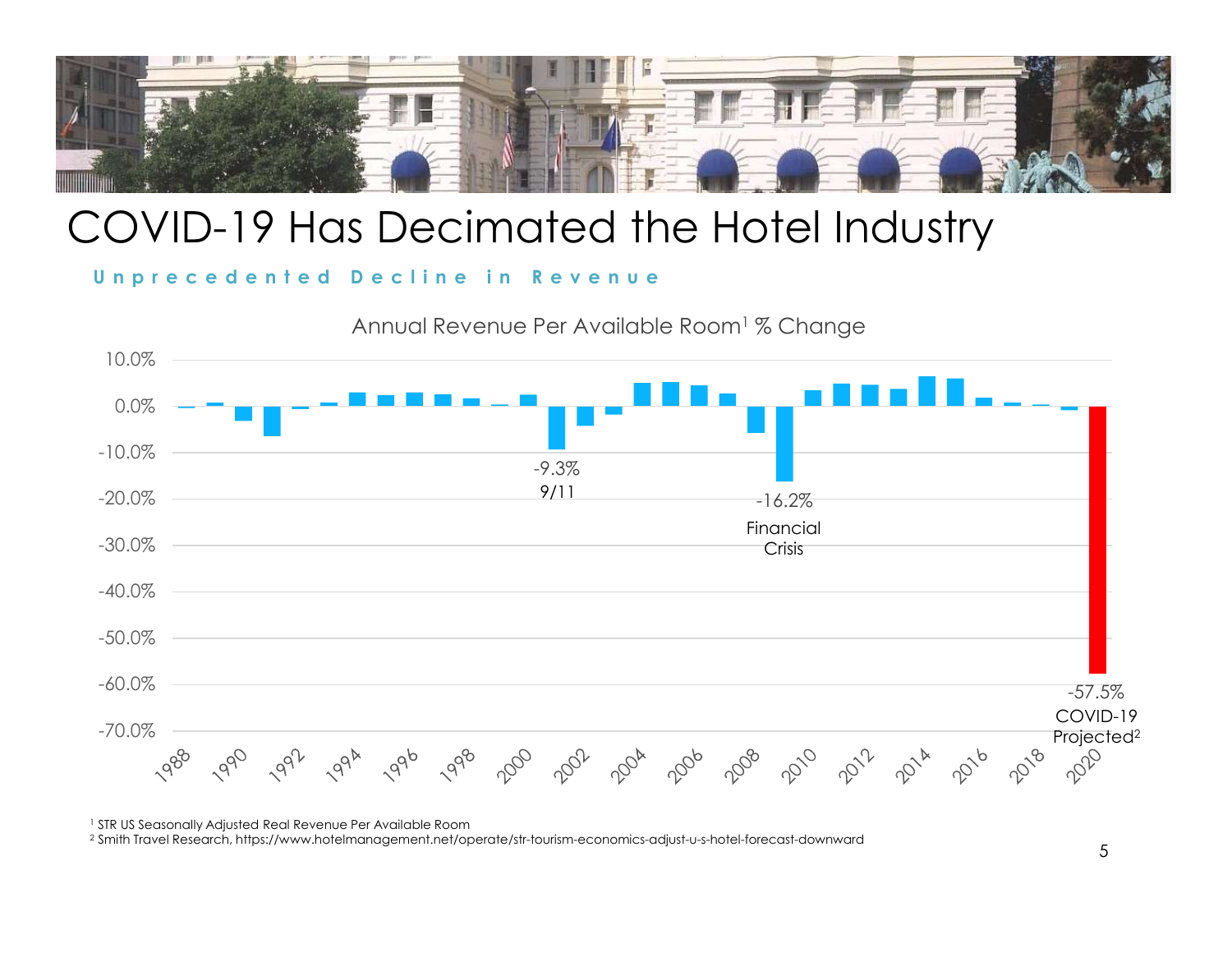

## Leverage Has Amplified the Impact of COVID-19

- 
- Short-term hotel leases mean revenue can disappear overnight, but fixed operating costs remain, and even variable operating costs take time to adjust

| verage Has Amplified the Impact of COVID-19                                                                                                                                                                                                                        |                                                    |                                 |                                              |
|--------------------------------------------------------------------------------------------------------------------------------------------------------------------------------------------------------------------------------------------------------------------|----------------------------------------------------|---------------------------------|----------------------------------------------|
| Commercial Real Estate Uses Financial Leverage                                                                                                                                                                                                                     |                                                    |                                 |                                              |
| Additional operating leverage makes hotels particularly vulnerable                                                                                                                                                                                                 |                                                    |                                 |                                              |
| Short-term hotel leases mean revenue can disappear overnight, but fixed operating<br>costs remain, and even variable operating costs take time to adjust                                                                                                           |                                                    |                                 |                                              |
|                                                                                                                                                                                                                                                                    | <b>Single Illustrative</b><br><b>Example Hotel</b> | 2009A<br><b>Revenue -16.2%4</b> | <b>2020E</b><br>Revenue - 57.5% <sup>5</sup> |
| <b>Total Hotel Revenue</b>                                                                                                                                                                                                                                         | \$10,000,000                                       | \$8,380,000                     | \$4,250,000                                  |
| Operating Expenses <sup>1</sup>                                                                                                                                                                                                                                    | (8,000,000)                                        | (7,190,000)                     | (5,935,000)                                  |
| Maintenance Capital Expenditures <sup>2</sup>                                                                                                                                                                                                                      | (600,000)                                          | (502,800)                       | (255,000)                                    |
| Cash Flow Before Debt Service                                                                                                                                                                                                                                      | 1,400,000                                          | 687,200                         | (1,940,000)                                  |
| Debt Service <sup>3</sup>                                                                                                                                                                                                                                          | (600,000)                                          | (600,000)                       | (600,000)                                    |
| Cash Flow After Debt Service and Available for<br>Overhead Expenses and Dividends                                                                                                                                                                                  | 800,000                                            | 87,200                          | (2,540,000)                                  |
| Corporate Level Overhead Expenses                                                                                                                                                                                                                                  | (100,000)                                          | (100,000)                       | (100,000)                                    |
| Cash Flow Available for Returns to Shareholders                                                                                                                                                                                                                    | \$700,000                                          | (\$12,800)                      | $($ \$2,640,000)                             |
| <sup>1</sup> Base operating margin of 20%, 50% EBITDA flow on incremental revenue<br><sup>2</sup> Capital expenditures estimated at 6% of total revenue<br><sup>3</sup> Property value assumed to be \$20 million at 7% cap rate, Debt terms: 60% LTV, 5% interest | % Change                                           | $-102%$                         | $-477%$                                      |
| <sup>4</sup> STR US Seasonally Adjusted Real Revenue Per Available Room                                                                                                                                                                                            |                                                    |                                 | 6                                            |

5 Smith Travel Research, https://www.hotelmanagement.net/operate/str-tourism-economics-adjust-u-s-hotel-forecast-downward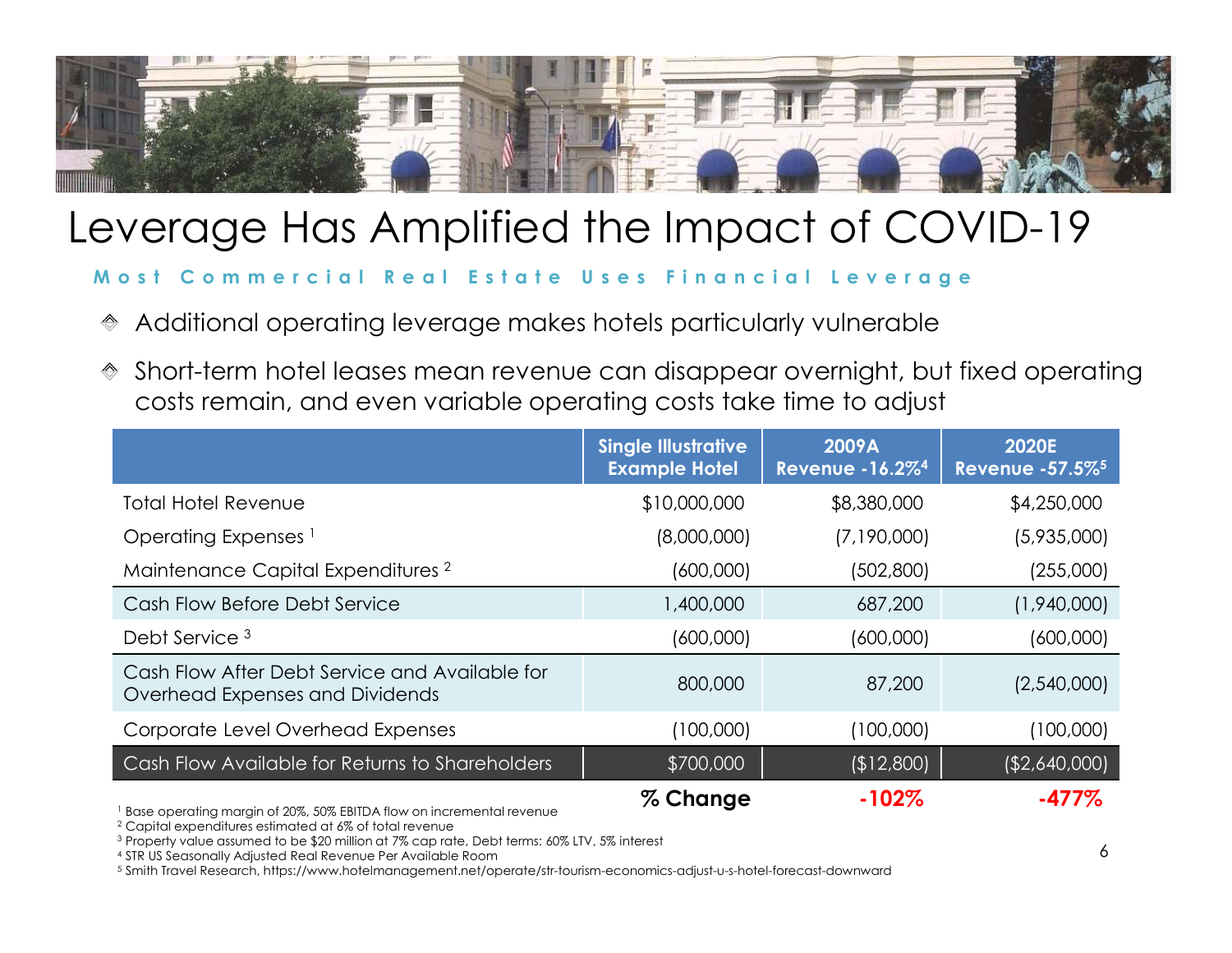

## Negative Operating Cash Flows Crush Borrowers



<sup>1</sup> Bloomberg CMBS loan status of 3,300 loans classified as "Hospitality", excluding matured and defeased Source: Bloomberg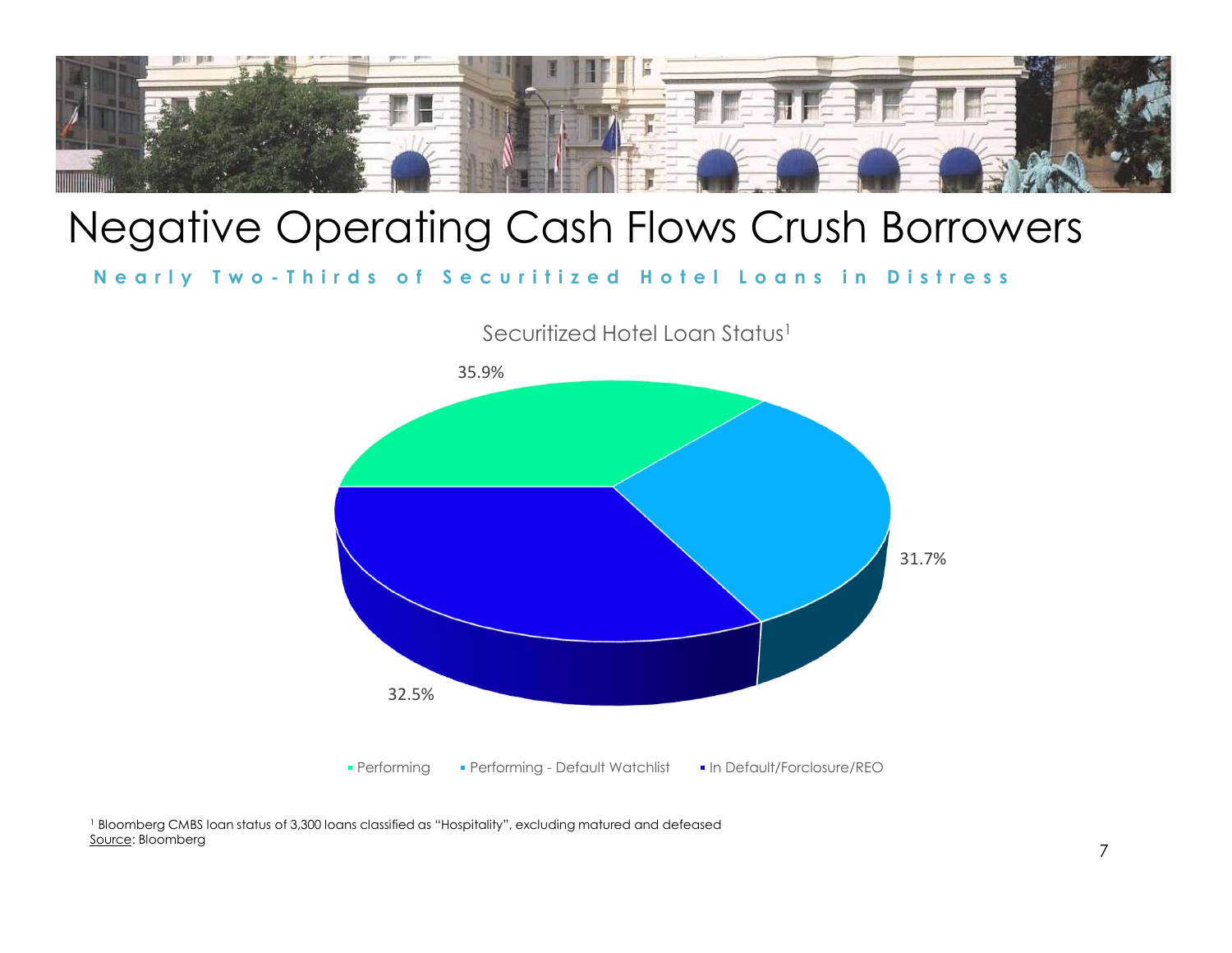

### Recovery Remains Extremely Uncertain



3 Smith Travel Research, https://str.com/press-release/str-te-slightly-downgrade-us-hotel-forecast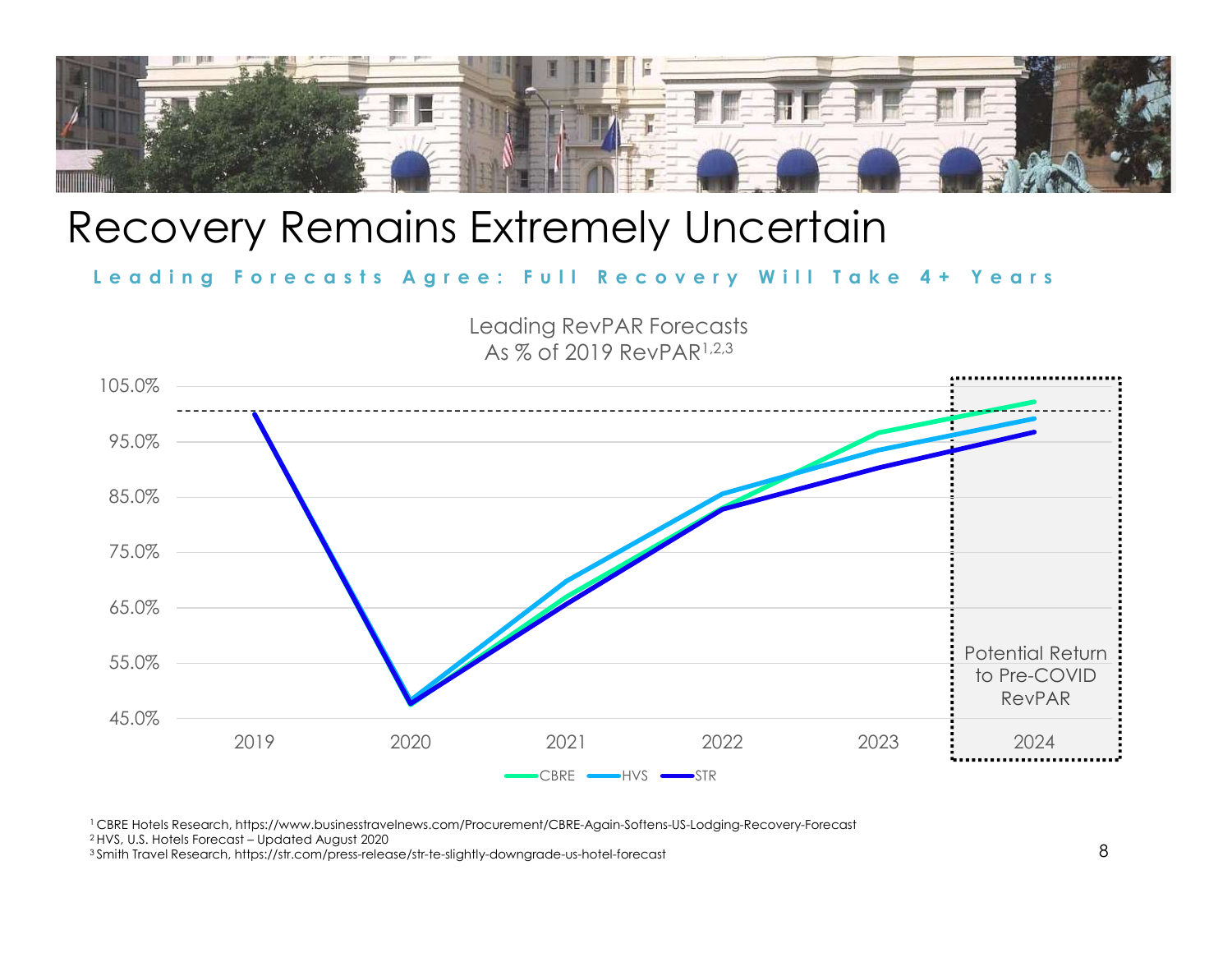

## Consistent With Prior Recovery Timelines



3 Month Moving Average - Seasonally Adjusted RevPAR

1 STR US Seasonally Adjusted Real Revenue Per Available Room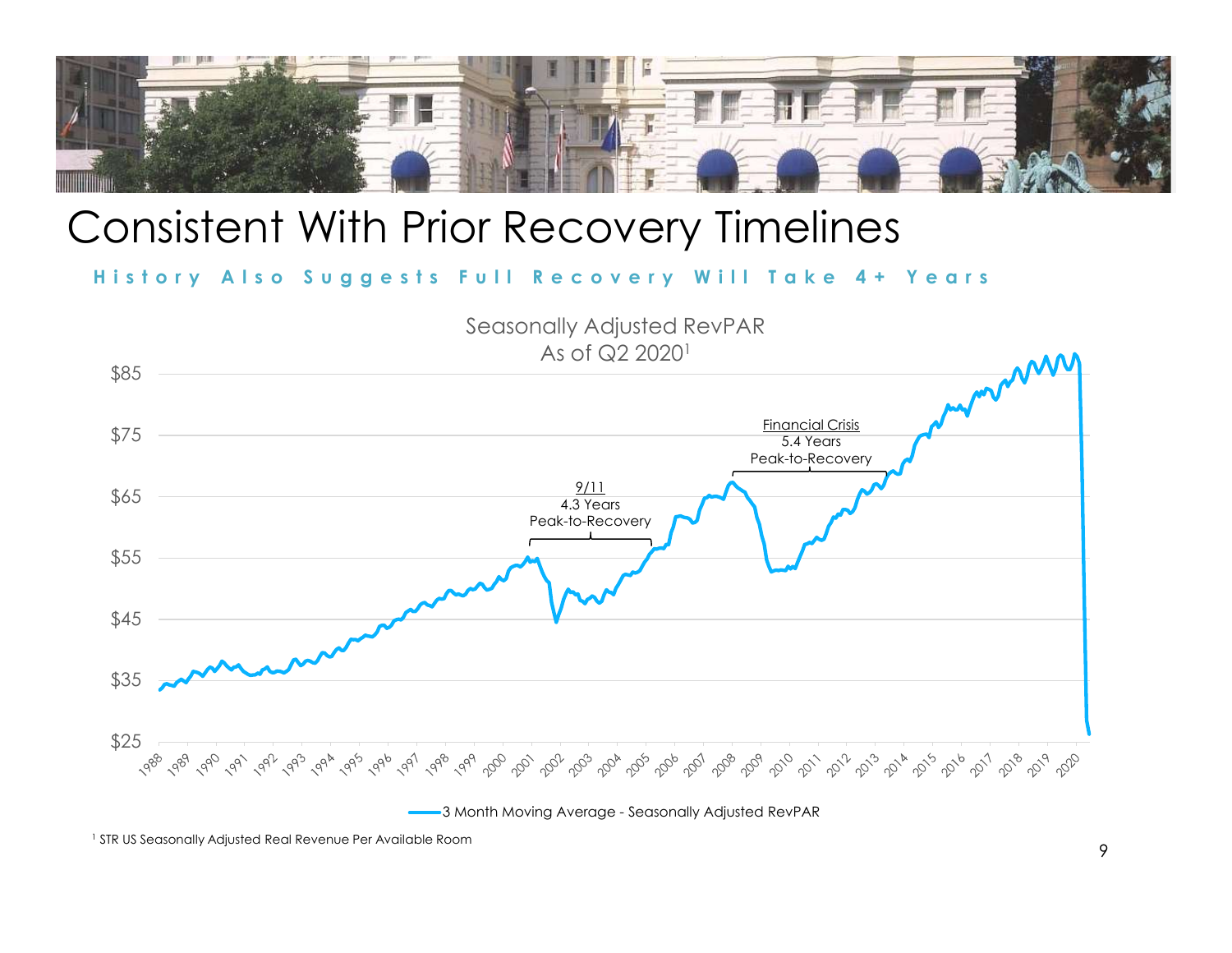

## AHT Moved Quickly in Response to COVID-19...

| Feb.                                                                                                                                                                                                                                                                                                                                                                                                             | Mar.                                                                                                                                                                                                                                                    | Apr.                                                                                                                                                                                                                                                                                                                                | May                                                                                                                   | Jun.                                                                                         | Jul.                                                                                                |
|------------------------------------------------------------------------------------------------------------------------------------------------------------------------------------------------------------------------------------------------------------------------------------------------------------------------------------------------------------------------------------------------------------------|---------------------------------------------------------------------------------------------------------------------------------------------------------------------------------------------------------------------------------------------------------|-------------------------------------------------------------------------------------------------------------------------------------------------------------------------------------------------------------------------------------------------------------------------------------------------------------------------------------|-----------------------------------------------------------------------------------------------------------------------|----------------------------------------------------------------------------------------------|-----------------------------------------------------------------------------------------------------|
| 2/3<br>US declares public<br>health emergency;<br>global air travel<br>restricted<br>2/15<br>Ashford begins<br>formally tracking<br>virus spread                                                                                                                                                                                                                                                                 | $3/10 - 3/11$<br>AHT closes 9<br>properties as travel<br>stalls<br>$3/11 - 3/12$<br><b>WHO names COVID-19</b><br>a pandemic; US<br>declares a national<br>emergency<br>3/13<br>US institutes a travel<br>ban on non-US citizens<br>entering from Europe | $4/1 - 4/18$<br>Additional state and<br>local stay-at-home<br>orders force many<br>businesses to close<br>$4/1 - 4/30$<br><b>Ashford Asset</b><br>Management<br>assumes direct<br>oversight of property<br><b>AP and Payroll</b><br>$4/1 - 4/30$<br>AHT closes 13<br>additional properties,<br>initiates forbearance<br>discussions | $5/1 - 5/31$<br>AHT closes 1<br>additional property;<br>first 2 re-open<br>5/28<br>US COVID-19 deaths<br>surpass 100K | $6/1 - 6/30$<br>AHT re-opens 9 more<br>properties<br>6/10<br><b>US cases reach 2 Million</b> | $7/1 - 7/31$<br>AHT re-opens 8 more<br>properties<br>$7/22$<br>US cases reach 4 Million             |
|                                                                                                                                                                                                                                                                                                                                                                                                                  | 3/19<br><b>California issues</b><br>statewide stay-at-home<br>order: other states and<br>municipalities follow<br>3/27<br><b>President Trump signs</b><br><b>CARES Act economic</b><br>recovery package                                                 | $4/1 - 4/30$<br><b>Ashford makes</b><br>significant<br>organizational cuts to<br>reduce cost<br>$4/19 - 4/30$<br>25 states enact or<br>extend interstate travel<br>restrictions and<br>quarantine for travelers                                                                                                                     |                                                                                                                       |                                                                                              | 10                                                                                                  |
| Jan.<br>1/9<br><b>WHO announces</b><br>COVID-19 related<br>Pneumonia in Wuhan<br>China<br>1/20<br><b>CDC confirms first US</b><br>case, begins airport<br>screenings<br>$1/21 - 1/23$<br><b>Chinese scientists</b><br>confirm human<br>transmission, Wuhan<br>quarantined<br>1/31<br><b>WHO issues global</b><br>health emergency<br>1/31<br><b>Ashford begins</b><br>tracking<br>cancellations from<br>COVID-19 |                                                                                                                                                                                                                                                         |                                                                                                                                                                                                                                                                                                                                     |                                                                                                                       |                                                                                              | AHT Moved Quickly in Response to COVID-19<br>Proactive Response to the Pandemic Since the Beginning |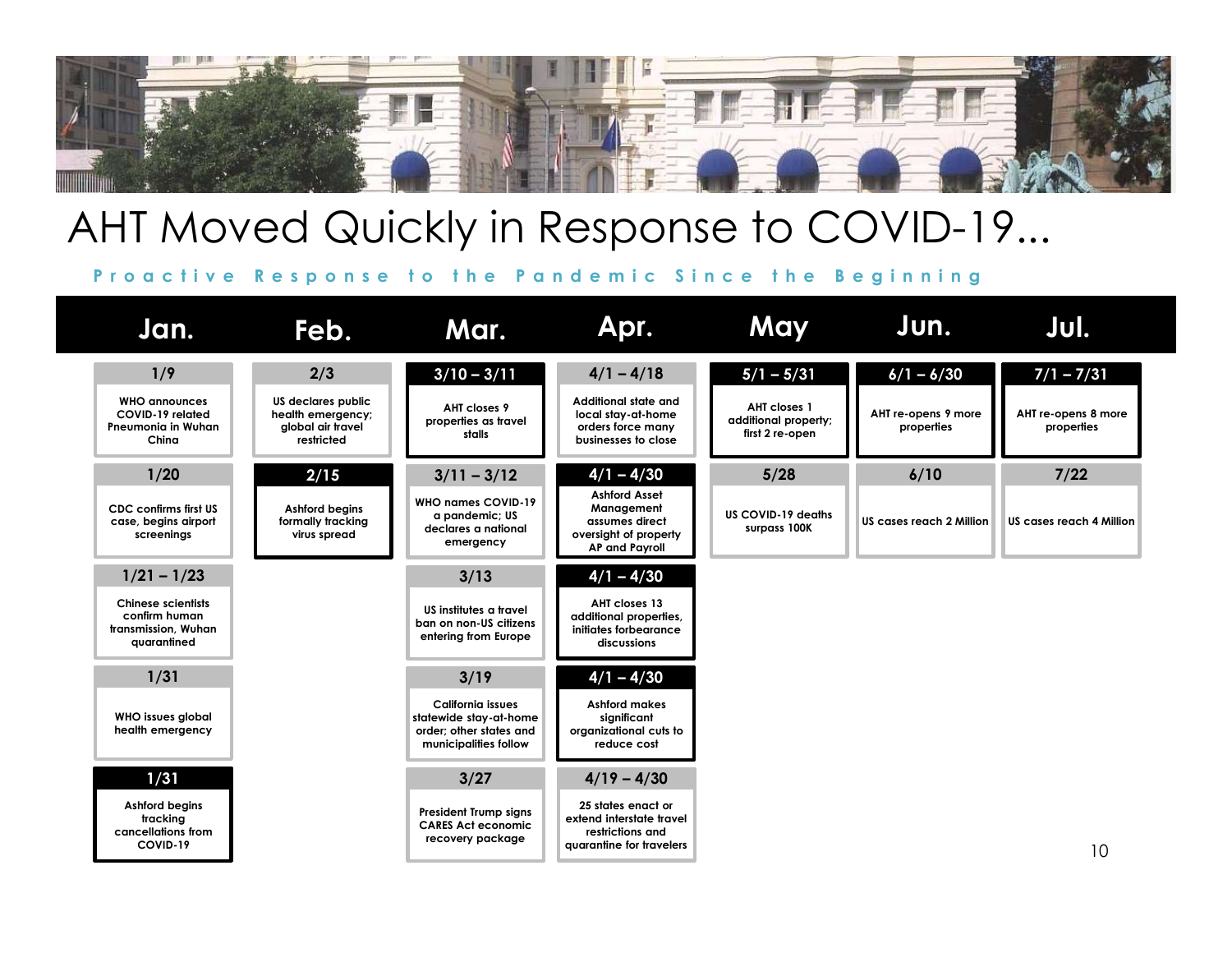![](_page_10_Picture_0.jpeg)

## …Aggressively Cut Costs and Secured Revenue…

![](_page_10_Figure_3.jpeg)

Case Study: Residence Inn Las Vegas

| <b>Month</b> | Occupancy | <b>NOI</b>   |
|--------------|-----------|--------------|
| <b>April</b> | 15.4%     | $-$ \$50 $k$ |
| May          | 23.7%     | <b>\$37k</b> |
| June         | 36.6%     | <b>\$37k</b> |

### **Initiatives**

- Applied 2/2/2 staffing model
- Secured additional government business
- Enacted Reduced all discretionary spend & complimentary food & beverage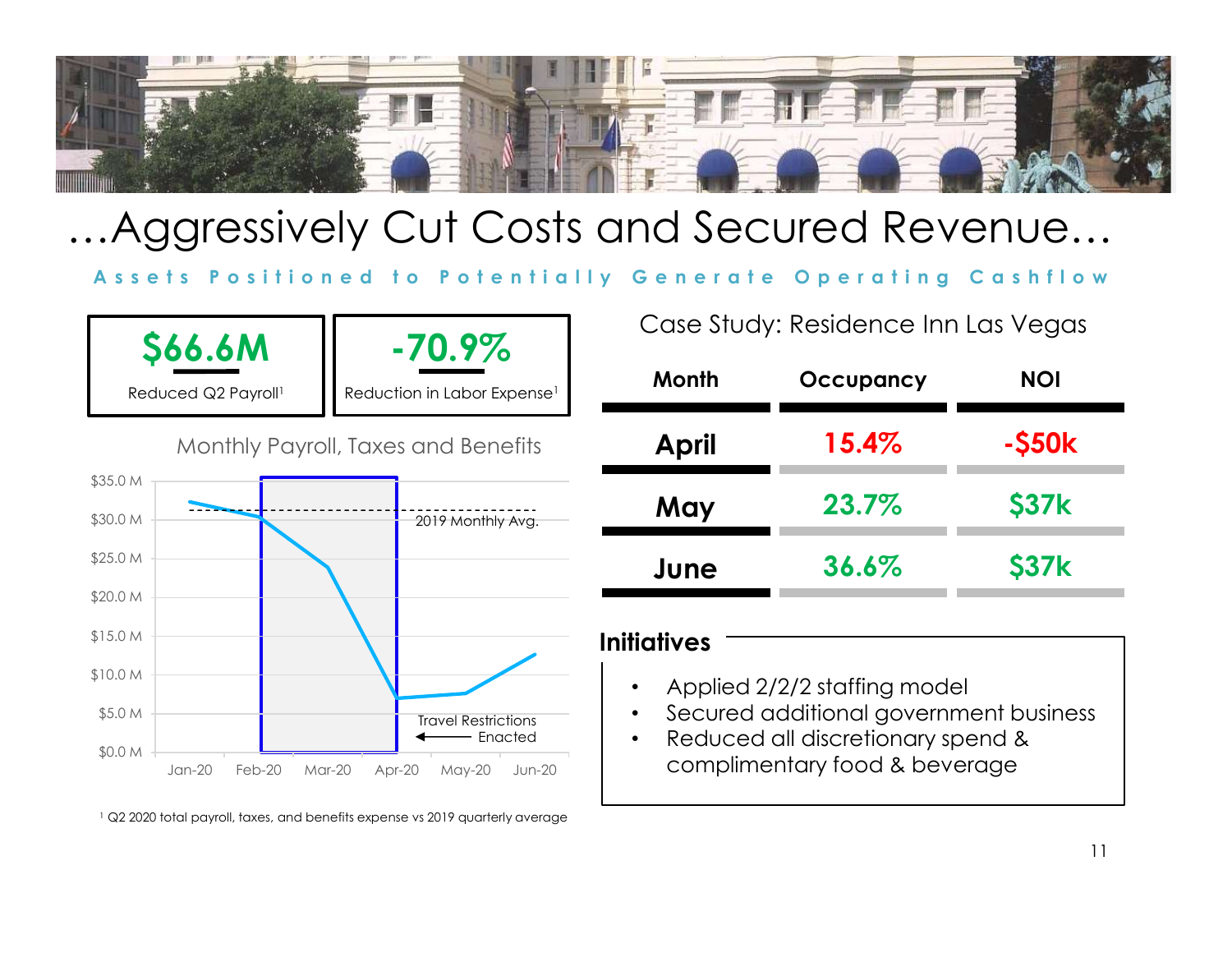![](_page_11_Picture_0.jpeg)

## …But Liquidity Remains a Concern

- Even as operating shortfalls begin to resolve, debt service is on the horizon
- address liquidity
- Accruing preferred dividends equal \$42.4 million per year

![](_page_11_Figure_6.jpeg)

<sup>1</sup> Actuals through June 2020, accounted for based on GAAP and disaggregated from balance sheet figure

 $^2$  For illustrative purposes only, not a forecast and may not include all potential cash needs. Assumes up to \$20 million in operating shortfalls, \$13 million in monthly debt service, and \$4 million in monthly corporate G&A and advisory fees, as disclosed on Q1 earnings call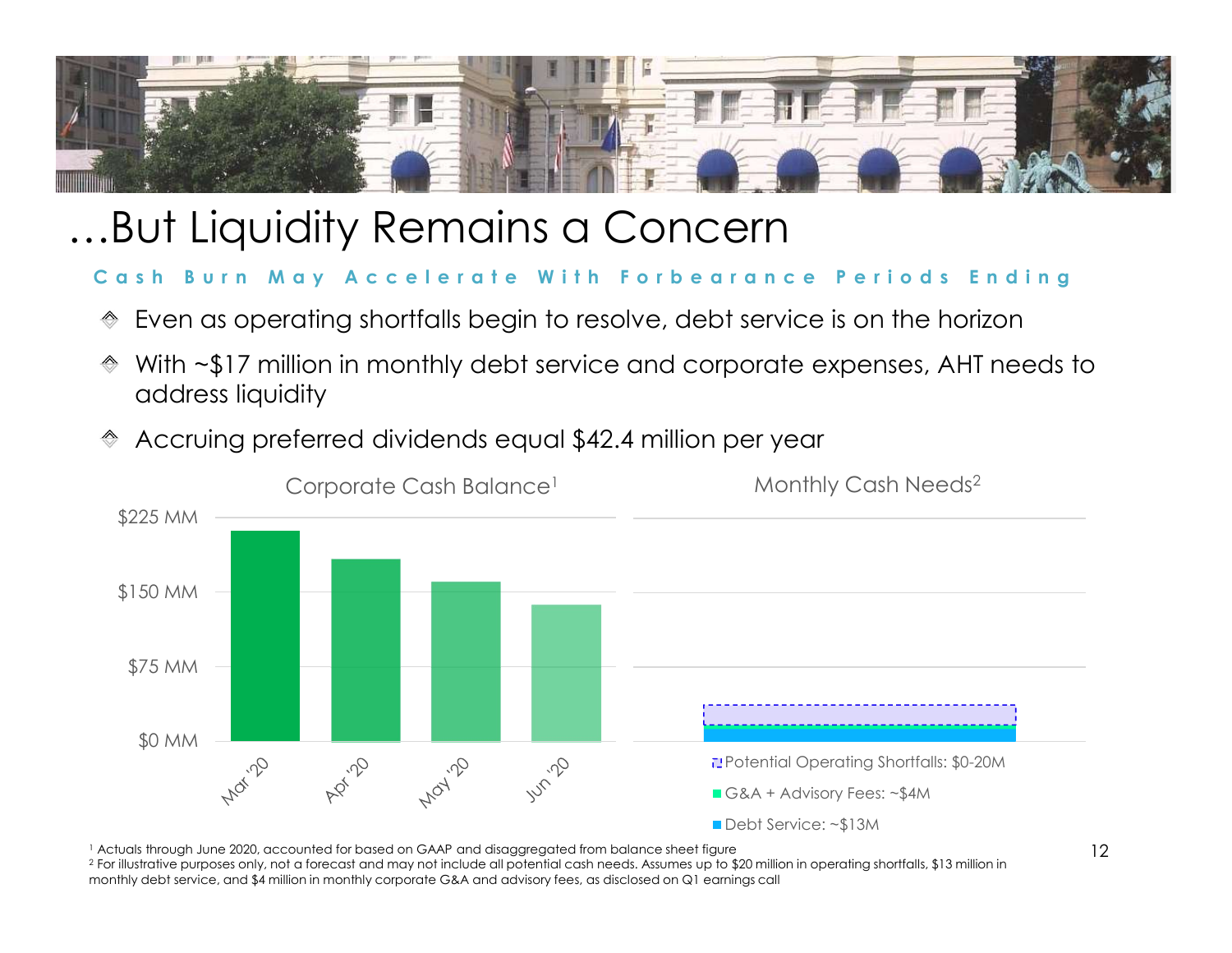![](_page_12_Picture_0.jpeg)

## Alternatives Have Been Thoroughly Evaluated

- 
- ~30% drop from pre-COVID values would wipe out common equity in liquidation:

| Iternatives Have Been Thoroughly Evaluated                                                                                                       |                       |
|--------------------------------------------------------------------------------------------------------------------------------------------------|-----------------------|
| Wipe Out of Equity/Bankruptcy a Possible Scenario                                                                                                |                       |
| Cygnus Capital cited current cap rates of 10% on 2019 numbers <sup>1</sup> , consistent with<br>$\overline{\diamondsuit}$<br>recent transactions |                       |
| $\text{\textdegree}$ ~30% drop from pre-COVID values would wipe out common equity in liquidation:                                                |                       |
| 2019 NOI - Remaining Assets <sup>2,3</sup>                                                                                                       | \$379 Million         |
| Estimated Portfolio Value at 10% Cap Rate                                                                                                        | \$3.79 Billion        |
| Less: Debt on Remaining Assets <sup>2,4</sup>                                                                                                    | (\$3.70 Billion)      |
| Estimated Portfolio Equity <sup>5</sup>                                                                                                          | \$89 Million          |
| Plus: Other Assets <sup>6</sup>                                                                                                                  | \$417 Million         |
| Less: Other Liabilities <sup>7</sup>                                                                                                             | $($245$ Million $)$   |
| Less: Preferred Equity Liquidation Preference <sup>8</sup>                                                                                       | $($ \$586 Million $)$ |
| <b>Illustrative Common Equity Liquidation Value/Share<sup>9</sup></b>                                                                            | (\$24.91)             |

<sup>1</sup> https://www.sec.gov/Archives/edgar/data/1232582/000092189520002432/px14a6g12782002\_09172020.htm

 $^2$  Based on 2019 NOI of \$379.2 million for remaining portfolio, which excludes 13 divested assets  $^3$  GAAP reconciliation provided in Appendix

9 For illustrative purposes only, exclusive of termination fee due to Ashford Inc. in the event of liquidation, assumes 13,058,909 shares of Common Stock

<sup>4</sup> Outstanding debt balance as of June 30, 2020 from AHT 10-Q

 $^5$  Assuming all assets sold at a 10% cap rate based on 2019 NOI with zero transaction costs and total proceeds used to pay down all outstanding debt<br> $^6$  Balance sheet assets excluding Investments in hotel properties, n

<sup>&</sup>lt;sup>7</sup> Balance sheet liabilities excluding Indebtedness, net as of June 30, 2020 from AHT 10-Q

<sup>\$25.00</sup> per share plus \$21.3 million in accumulated, accrued and unpaid dividends as of September 30, 2020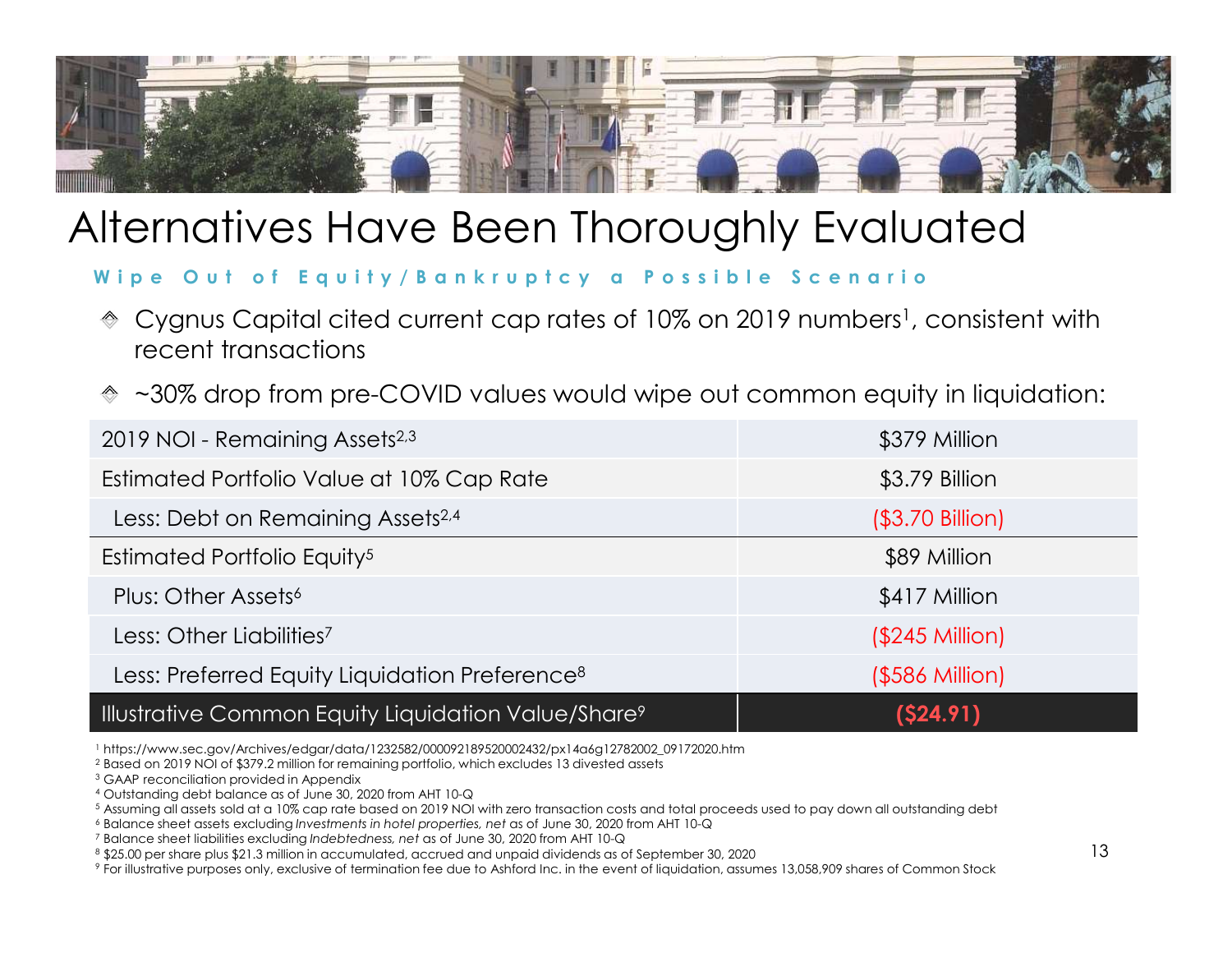![](_page_13_Picture_0.jpeg)

## The Best Course of Action is Recapitalization

- If NOI recovers and portfolio cap rates improve from 10% to 7% over the next 3-4 years, more than \$1.6 billion in value could be recovered on remaining assets<sup>1</sup>
- To unlock this value for stakeholders, the company must remain solvent throughout the recovery and avoid bankruptcy
- There is a substantial doubt about AHT's ability to continue as a going concern and the Exchange Offers are an important part of the efforts to address that
- Common shares currently trade at option value, inhibiting the company's ability to grow and access capital
- Successful completion of the Exchange Offers should boost AHT's common equity viving to see the Recovery Will Likely Maximize Value<br>If NOI recovers and portfolio cap rates improve from 10% to 7% over the next 3-4<br>years, more than \$1.6 billion in value could be recovered on remaining assets!<br>To unloc
- A larger common equity base with real value should help AHT to efficiently access capital and remain solvent until depressed asset values fully recover
- Failure to complete the Exchange Offers could further imperil the value of common shares<br>1 Based on 2019 NOI of \$379.2 million, which excludes 13 divested assets. GAAP reconciliation provided in Appendix.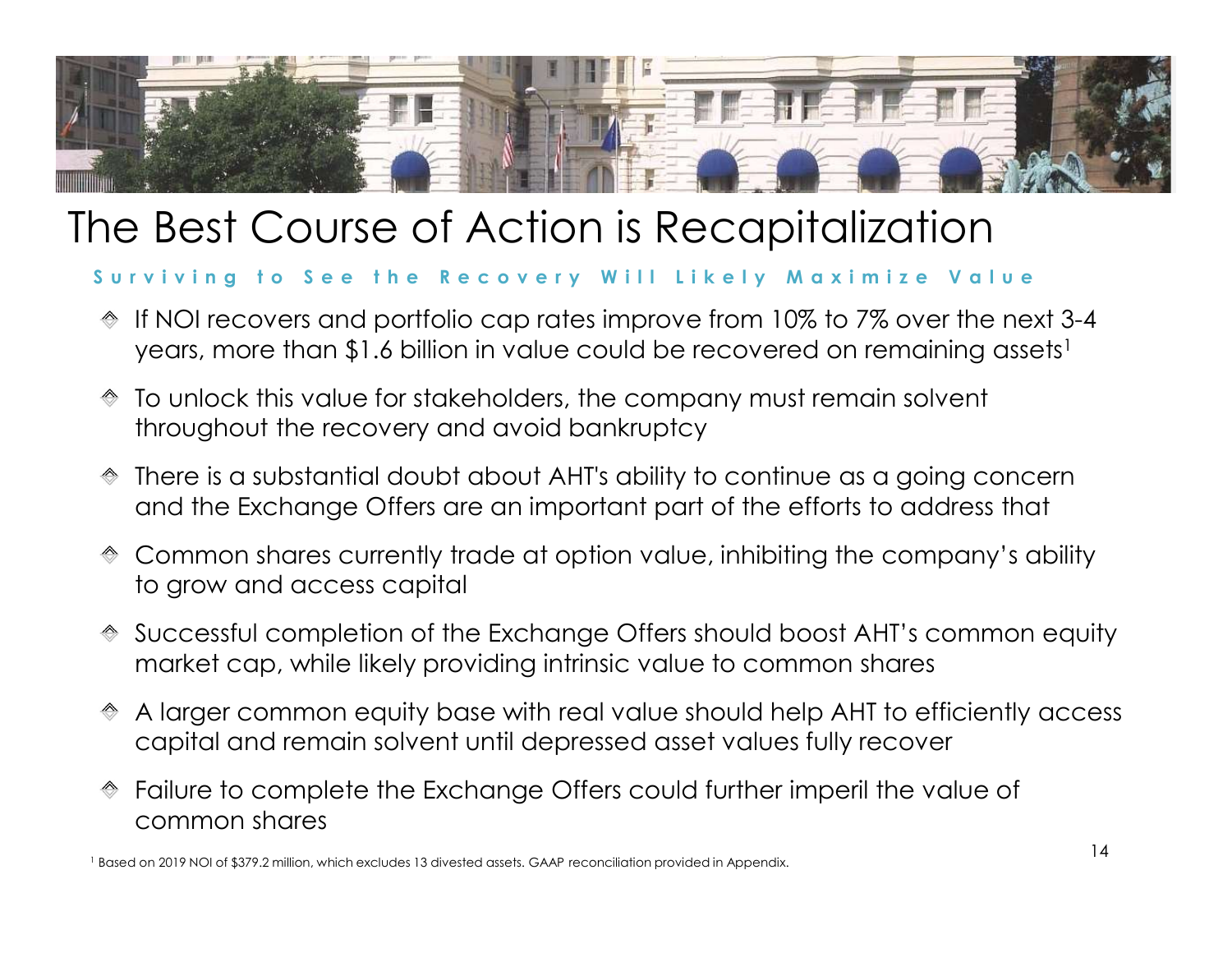![](_page_14_Picture_0.jpeg)

## Common Shareholder Approval Required

- Company is soliciting common shareholder approval to issue new shares of
- Company is also soliciting consents to reclassify and convert any non-tendered shares of Preferred Stock into 1.74 shares of newly-issued Common Stock<sup>1</sup> Preferred to exchange each share of Preferred Stock for:<br>
A share of Preferred Equity Exchange to Proceed<br>
Company is soliciting common shareholder approval to issue new shares of<br>
Company is also soliciting consents to re Preferred Equity Exchange to Prany is soliciting common shareholder approved with the Preferred stock required to proceed with the Preferred any is also soliciting consents to reclassify and of Preferred Stock into 1.74 s Common Stock required to proceed with the Preferred Exchange Offers<sup>1</sup><br>Company is also soliciting consents to reclassify and convert any non-tendered<br>shares of Preferred Stock into 1.74 shares of newly-issued Common Stock<sup></sup> For full details of the common stock into 1.74 shares of newly-issued Common Stock'<br>Key Terms of Preferred Equity Exchange Offers<sup>2</sup>;<br>
To rail issued and outstanding shares of Series D, F, G, H and I Preferred Stock<br>
Prefe

### :

- For all issued and outstanding shares of Series D, F, G, H and I Preferred Stock
- - 5.58 shares of newly-issued Common Stock ("Stock Option")
		-
	- \$7.75 in cash ("Cash Option")
- 

<sup>2</sup> For full details regarding the Exchange Offer, see registration statement on Form S-4 and amendments thereto filed with the Securities and Exchange  $\frac{1}{1-\epsilon}$ Commission at www.sec.gov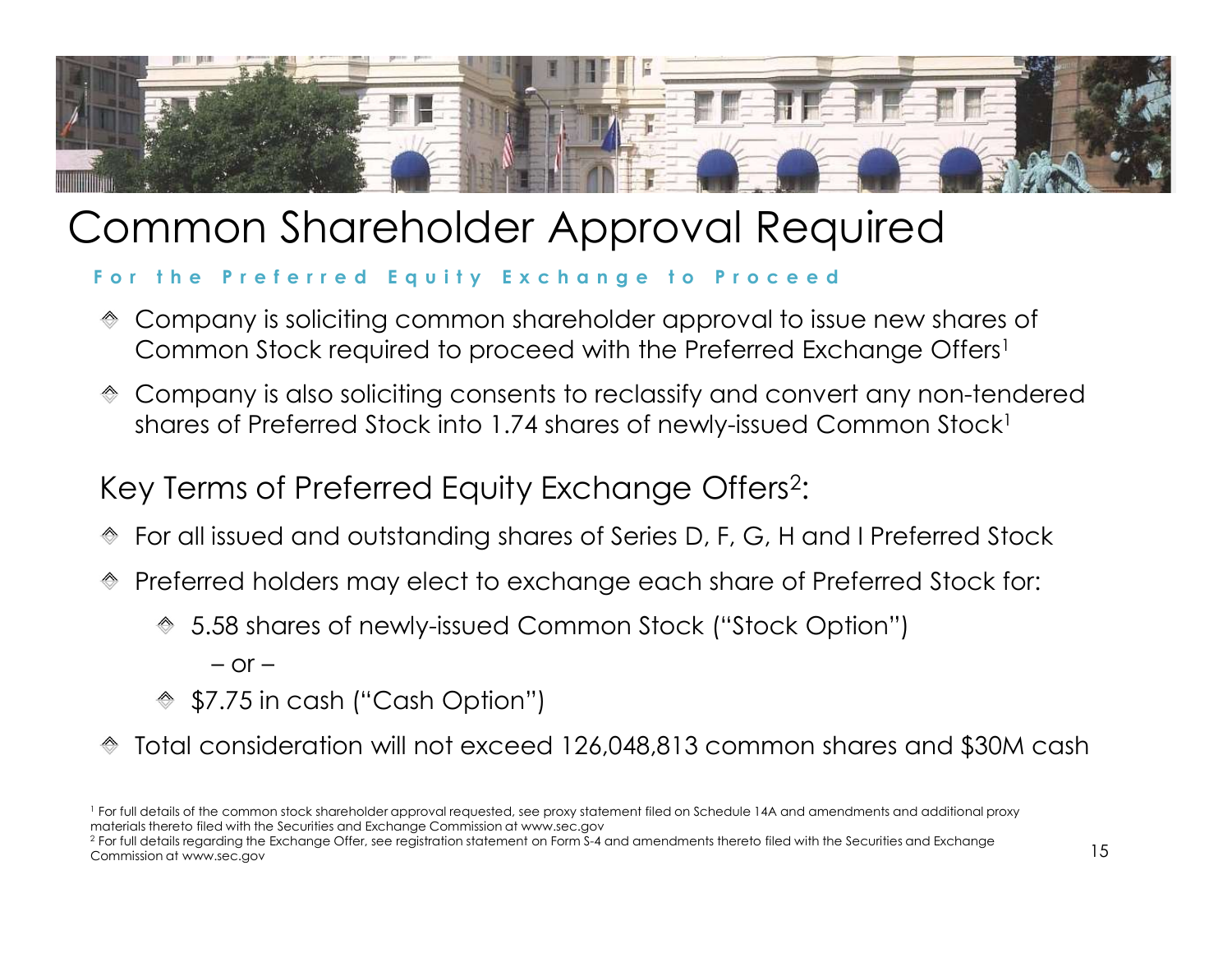![](_page_15_Picture_0.jpeg)

| Aay Create Path to Common Stock Value                                                                                                                                                                                                                                                                                                                                                                                                                                                                                                                                                                                                                                                                                                                                                                                                                                    |                           |                       |
|--------------------------------------------------------------------------------------------------------------------------------------------------------------------------------------------------------------------------------------------------------------------------------------------------------------------------------------------------------------------------------------------------------------------------------------------------------------------------------------------------------------------------------------------------------------------------------------------------------------------------------------------------------------------------------------------------------------------------------------------------------------------------------------------------------------------------------------------------------------------------|---------------------------|-----------------------|
| Common Shareholders May Benefit Despite Increased Share Count:                                                                                                                                                                                                                                                                                                                                                                                                                                                                                                                                                                                                                                                                                                                                                                                                           |                           |                       |
| Exchange consideration represents a significant discount to liquidation preference                                                                                                                                                                                                                                                                                                                                                                                                                                                                                                                                                                                                                                                                                                                                                                                       |                           |                       |
|                                                                                                                                                                                                                                                                                                                                                                                                                                                                                                                                                                                                                                                                                                                                                                                                                                                                          | 70% Exchange <sup>1</sup> | <b>No Exchange</b>    |
| 2019 NOI - Remaining Assets <sup>2,3</sup>                                                                                                                                                                                                                                                                                                                                                                                                                                                                                                                                                                                                                                                                                                                                                                                                                               | \$379 Million             | \$379 Million         |
| Estimated Portfolio Value at 10% Cap Rate                                                                                                                                                                                                                                                                                                                                                                                                                                                                                                                                                                                                                                                                                                                                                                                                                                | \$3.79 Billion            | \$3.79 Billion        |
| Less: Debt on Remaining Assets <sup>2,4</sup>                                                                                                                                                                                                                                                                                                                                                                                                                                                                                                                                                                                                                                                                                                                                                                                                                            | (\$3.70 Billion)          | (\$3.70 Billion)      |
| Estimated Portfolio Equity <sup>5</sup>                                                                                                                                                                                                                                                                                                                                                                                                                                                                                                                                                                                                                                                                                                                                                                                                                                  | \$89 Million              | \$89 Million          |
| Plus: Other Assets <sup>6</sup>                                                                                                                                                                                                                                                                                                                                                                                                                                                                                                                                                                                                                                                                                                                                                                                                                                          | \$417 Million             | \$417 Million         |
| Less: Other Liabilities <sup>7</sup>                                                                                                                                                                                                                                                                                                                                                                                                                                                                                                                                                                                                                                                                                                                                                                                                                                     | (\$275 Million)           | $($245$ Million)      |
| Less: Preferred Equity Liquidation Preference                                                                                                                                                                                                                                                                                                                                                                                                                                                                                                                                                                                                                                                                                                                                                                                                                            | N/A <sup>1</sup>          | $($586$ Million $)^8$ |
| Illustrative Common Equity Liquidation Value/Share <sup>8,9</sup>                                                                                                                                                                                                                                                                                                                                                                                                                                                                                                                                                                                                                                                                                                                                                                                                        | \$2.52                    | $($ \$24.91)          |
| 1 Assumes 70% of each Series of Preferred Stock is exchanged, \$30 million cash option is fully subscribed, and non-tendered shares are converted to 1.74 common shares<br><sup>2</sup> Based on 2019 NOI of \$379.2 million for remaining portfolio, which excludes 13 divested assets<br><sup>3</sup> GAAP reconciliation provided in Appendix<br><sup>4</sup> Outstanding debt balance as of June 30, 2020 from AHT 10-Q<br>5 Assuming all assets sold at a 10% cap rate based on 2019 NOI with zero transaction costs and total proceeds used to pay down all outstanding debt<br><sup>6</sup> Balance sheet assets excluding Investments in hotel properties, net as of June 30, 2020 from AHT 10-Q<br>7 Balance sheet liabilities excluding Indebtedness, net as of June 30, 2020 from AHT 10-Q, plus \$30 million in additional debt for the Exchange cash option |                           |                       |

\$25.00 per share plus \$21.3 million in accumulated, accrued and unpaid dividends as of September 30, 2020

9 For illustrative purposes only, exclusive of termination fee due to Ashford Inc. in the event of liquidation, assumes 91,484,772 post-exchange shares of Common Stock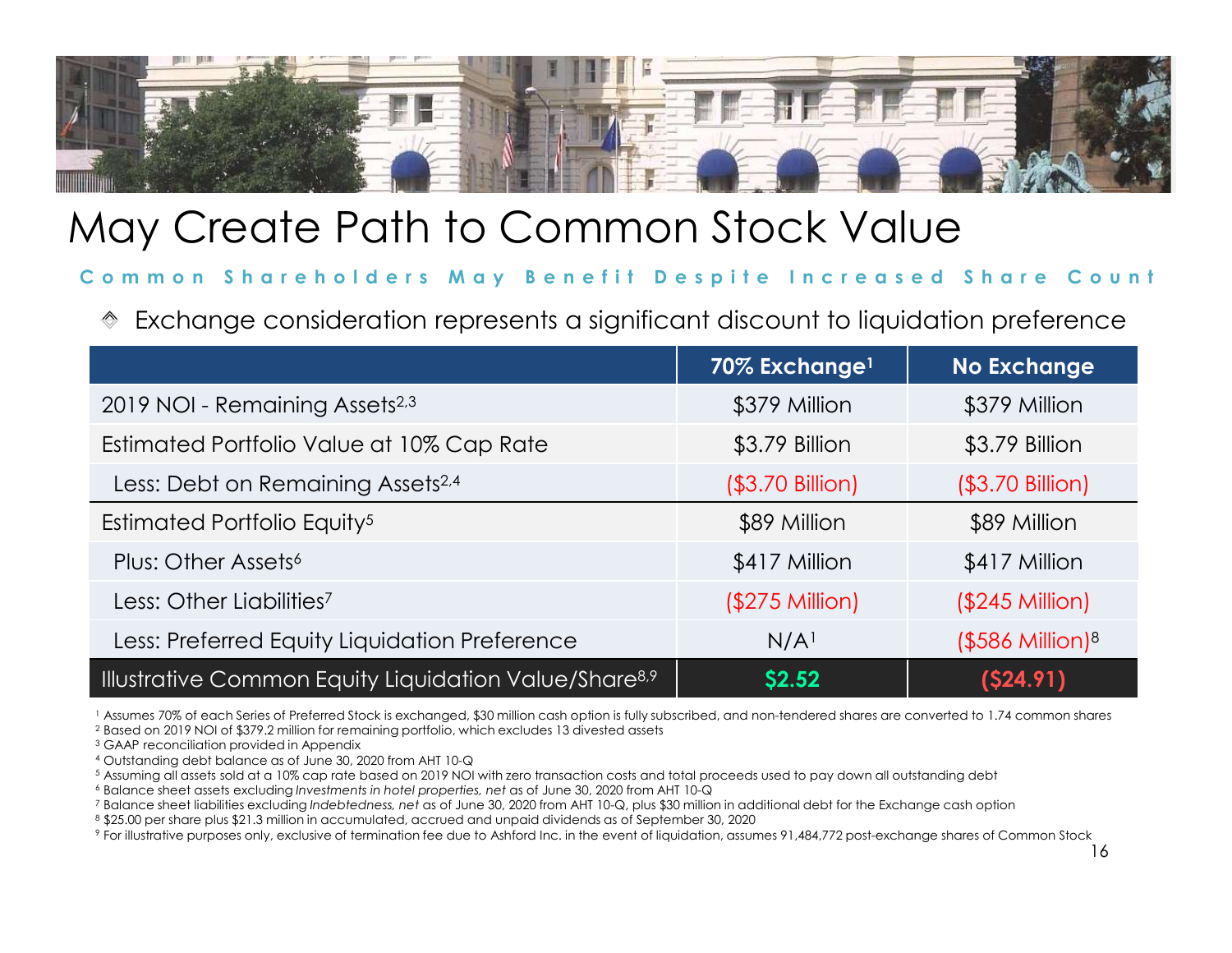![](_page_16_Picture_0.jpeg)

## Vote FOR Both Proposals in the Proxy

If shareholders **APPROVE** the proposals:

- $\checkmark$  Preferred Exchanges can proceed, creating a path to value for Common Stock • Enable the Preferred Exchange Offers to Proceed<br>
is hareholders APPROVE the proposals;<br>
← Preferred Exchanges can proceed, creating a path to value for Common Stock<br>
← Larger equity base may permit easier, more efficien
- 
- 
- Continued solvency allows participation in expected long-term recovery

### If shareholders **REJECT** the proposals:

- 
- × Difficult to access attractive capital to remain solvent and pursue growth
- × Company may become insolvent, preventing participation in long-term recovery
- × Liquidation or bankruptcy could result in zero recovery for common shareholders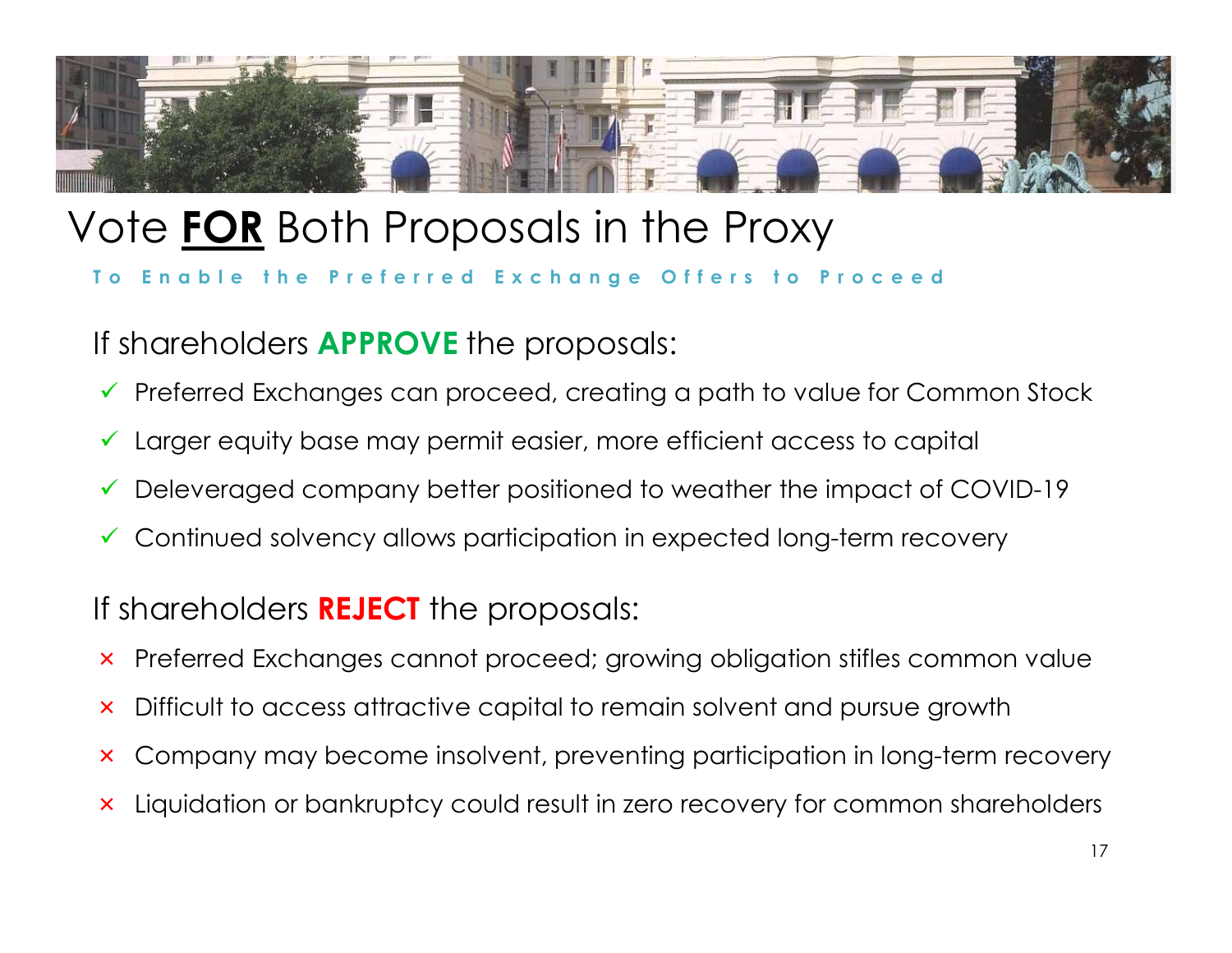![](_page_17_Picture_0.jpeg)

# Appendix

- ◆ Clearing Up the Facts
- **◈ Non-GAAP Reconciliation**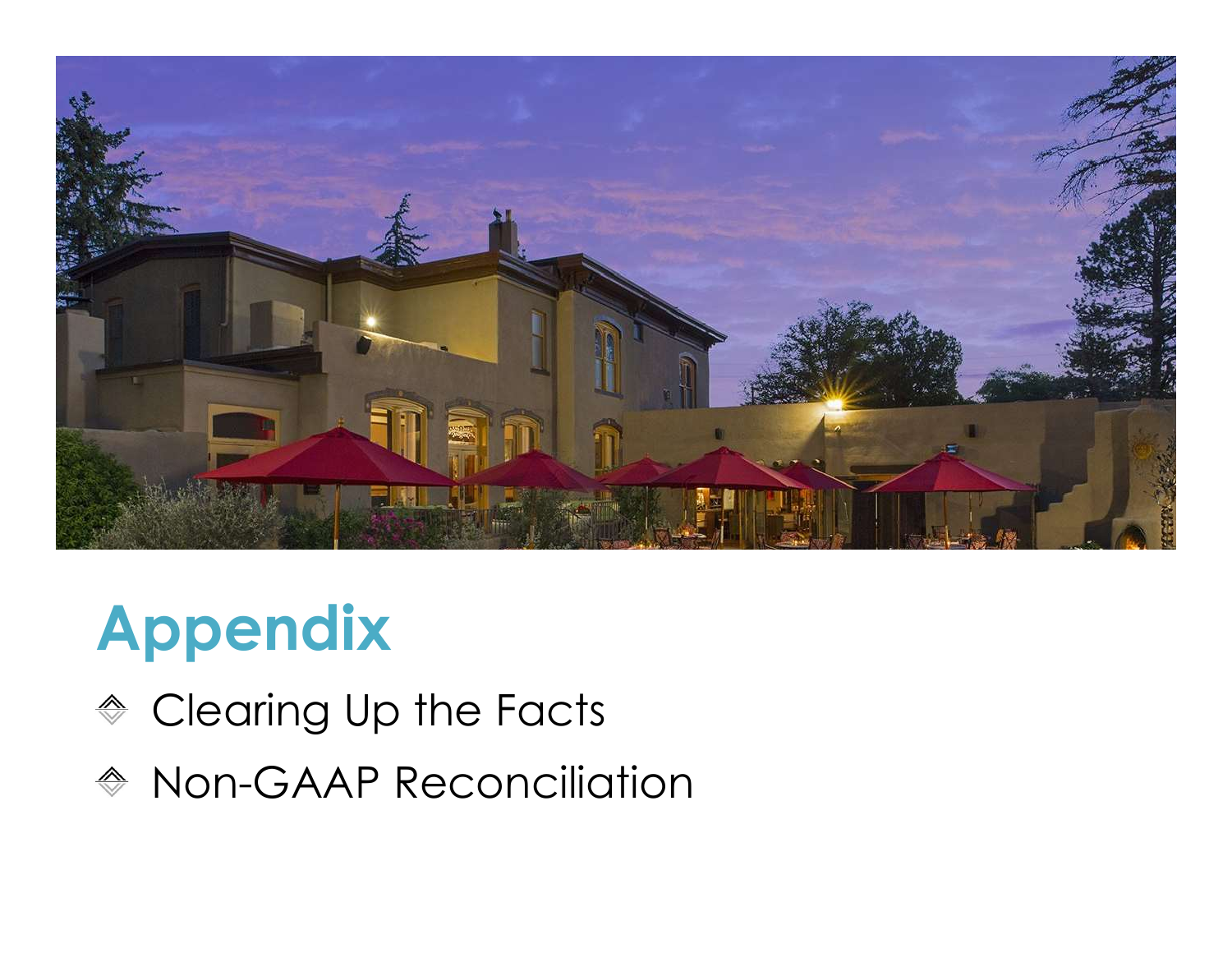![](_page_18_Picture_0.jpeg)

## Clearing Up the Facts

### Misstatements that the Hotel Recovery is Accelerating

While operations have improved somewhat since April this year, our hotels are not ramping up nearly as quickly as Cygnus Capital suggests. The Smith Travel Research data they cherry picked from the week of September 5th to demonstrate an industry recovery is inflated due to the Labor Day weekend and incremental demand from displaced families caused by Hurricane Laura<sup>1</sup>. Cygnus Capital also paints an unjustified rosy picture when stating that the hotel industry has been rapidly recovering. To the contrary, while hotel owners did see an initial ramp up in leisure demand over the summer, that recovery has stalled going into the fall as corporate hotel demand has failed to materialize. Additionally, even after the "rapid recovery" this summer, the U.S. hospitality industry is still at levels well below the most difficult moments of the Financial Crisis<sup>2</sup>. . Many business travel-oriented hotels across the United States are still closed, and many of those that are open continue to run operating shortfalls. **Misstatements that the Hotel Recovery is Accelerating**<br>whise operations have improved somewhat since April this year, our droited from the week of September 5th to demonstrate an<br>Copinta uggests. The Smith Travel Research

### Incorrect Statements that the Hotel Industry Will Recover in One Year

Cygnus Capital inaccurately claims that the hotel industry should see a near full recovery within a year. Most industry experts, such as Smith Travel Research<sup>3</sup> and HVS<sup>4</sup>, believe that hotel fundamentals will not return to 2019 levels until at least 2024, not 2021. For some historical context, it took four years for U.S. hotel RevPAR to recover from the Financial Crisis over a decade ago and three years to recover following the tragedy of 9/115 . Today's situation is far worse than those two events.

### Lack of Understanding about our Portfolio

Multiple aspects of their letter show a lack of understanding of the Company. For example, Cygnus' letter inaccurately less than two percent of the Company's assets are luxury hotels. The letter also attempts to correlate certain industry peers' ability to cover debt service to Ashford Trust's ability to cover debt service. This is obviously not an applicable data point as the leverage profile of Ashford Trust is materially different from that of those named industry peers. Cygnus Capital is either ignorant of our capital structure or they are being disingenuous in their commentary.<br>1 Raymond James: "Lodging Weekly: Best Week So Far with RevPAR Down Just 32.8% Last Week on Holiday Pop", September 10, 2020 The reverse of the Company's asses the United Structure of the Break Forecast, August, August, August, August, August, August, August, August, August, August, August, August, August, August, August, August, August, August, More to the the Hotel Control of the Hotel States ore still closed, and many of those that are open continue to<br>
the operating shortfolis.<br> **Incorrect Statements that the Hotel Industry Will Recover in One Year**<br>
Cyprus Co

<sup>2</sup> Based on historical STR US Seasonally Adjusted Real Revenue Per Available Room data as included on Slide 5 of this presentation

<sup>3</sup> STR RevPAR Forecast, August, 2020, https://str.com/press-release/str-te-slightly-downgrade-us-hotel-forecast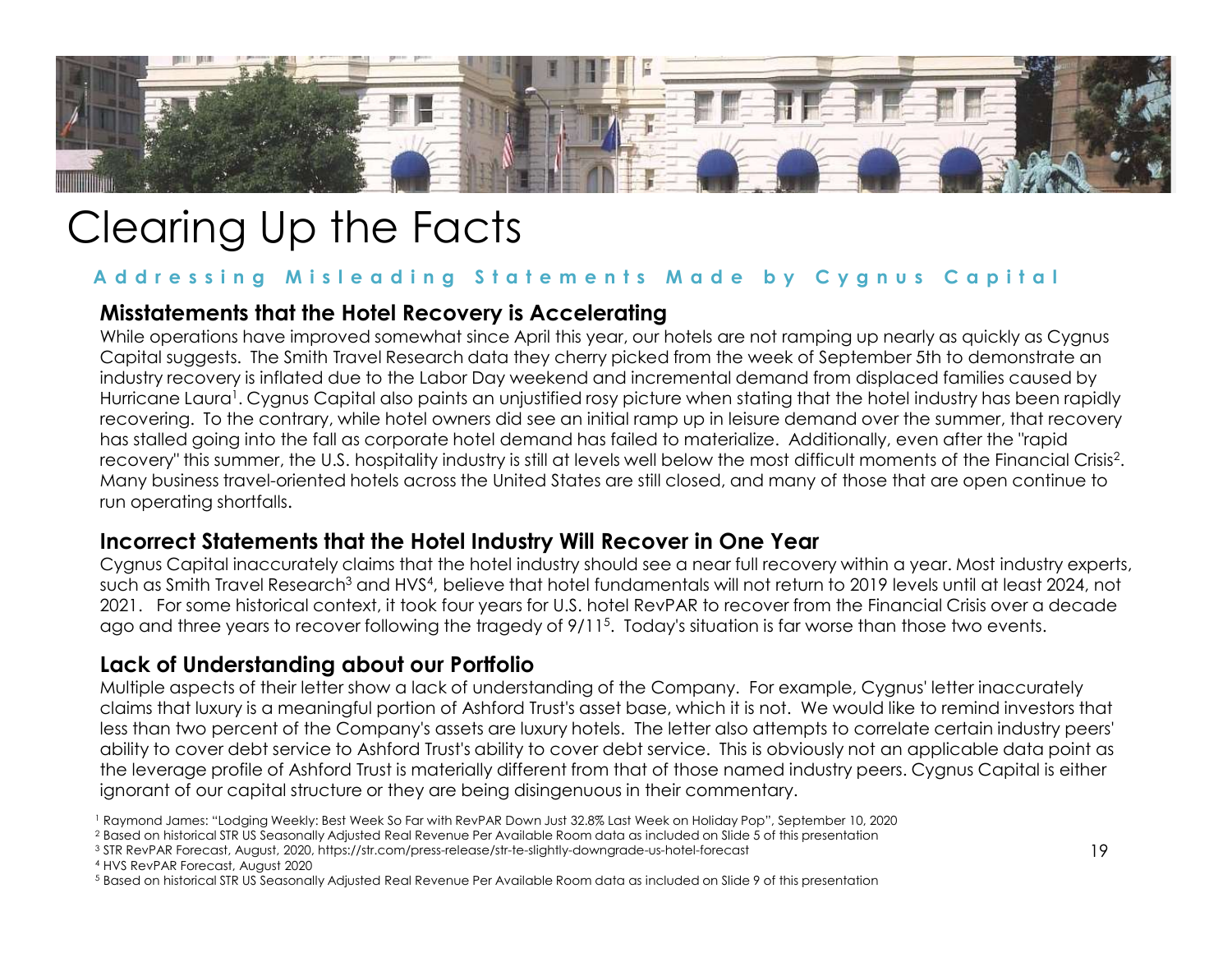![](_page_19_Picture_0.jpeg)

## Clearing Up the Facts

### Lack of Understanding of the Hotel Transactions and our Capital Structure

Cygnus Capital claims that asset sales would be a good strategy for the Company to pursue. Unfortunately, the relatively few hotel assets trading in the market are at levels down between 25% and 40% from pre-COVID values<sup>1,2,3</sup>, which if applied to our hotels means that a significant number of our hotels and loan pools do not have positive equity value. In addition, most of our assets are in cross-collateralized debt pools that make it extremely difficult to sell individual assets that might have equity value today.

### Lack of Understanding of our Financials

Cygnus Capital's statements regarding our liquidity position and Q2 cash utilization are also incorrect as they stated in their letter that the Company utilized \$77 million of cash in the second quarter. As of June 30, 2020, the Company held cash and cash equivalents of \$165.5 million and restricted cash of \$95.3 million4 . During the three months ended June 30, 2020, we utilized cash, cash equivalents and restricted cash of \$106.2 million4 . Additionally, since the Company is still negotiating additional forbearance agreements with lenders, it does not have full access to the restricted cash on the Company's balance sheet. **Lack of Understanding of our Financials**<br>Cygnus Copital's statements regarding our liquidity position and Q2 cash utilization are also incorrect at<br>their letter that the Company utilized \$77 million of cash in the second

### Lack of Understanding of our Corporate Structure and Advisory Agreement

Cygnus Capital's suggestion of a liquidation strategy is equally flawed as it is not a viable strategy for either the common or preferred stakeholders of the Company. An orderly liquidation of the Company would likely trigger a termination fee under our advisory agreement with Ashford Inc. (NYSE American: AINC). This termination fee could be significantly higher than the existing liquidity of the Company and we believe this fee would be senior to both preferred and common shareholder claims, potentially wiping out both shareholder classes.

<sup>1</sup> JF Capital Advisors: "US Lodging Industry Update", August 31, 2020

<sup>2</sup> LW Hospitality Advisors: "Q2 2020 Major US Hotel Sales Survey", https://lwhospitalityadvisors.com/wp-content/uploads/2020/08/Q22020Sales.pdf